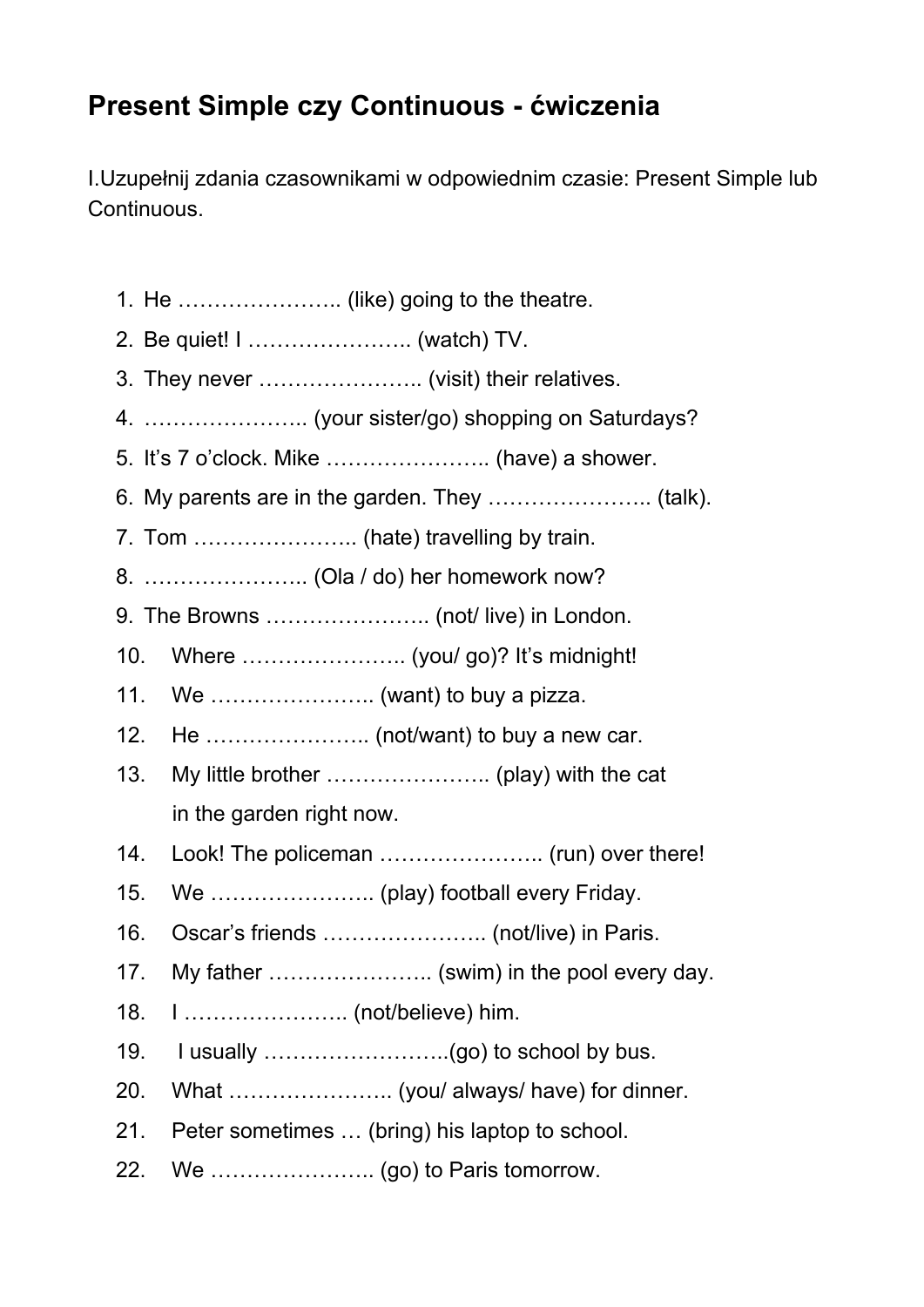- 23. She ………………….. (not/study) English in London.
- 24. My cat ………………….. (not/ like) milk.
- 25. What ………………….. (you / do) now?
- 26. What ………………….. (he/like) doing?
- 27. Our teacher often ………………….. (give) us a lot of homework.
- 28. Listen! Tamara ………………….. (play) the piano.
- 29. ………………….. (you/visit) your grandparents Sundays?
- 30. Where .......................... (he/live)?

Więcej zadań znajdziesz na stronie: **angielek.pl**